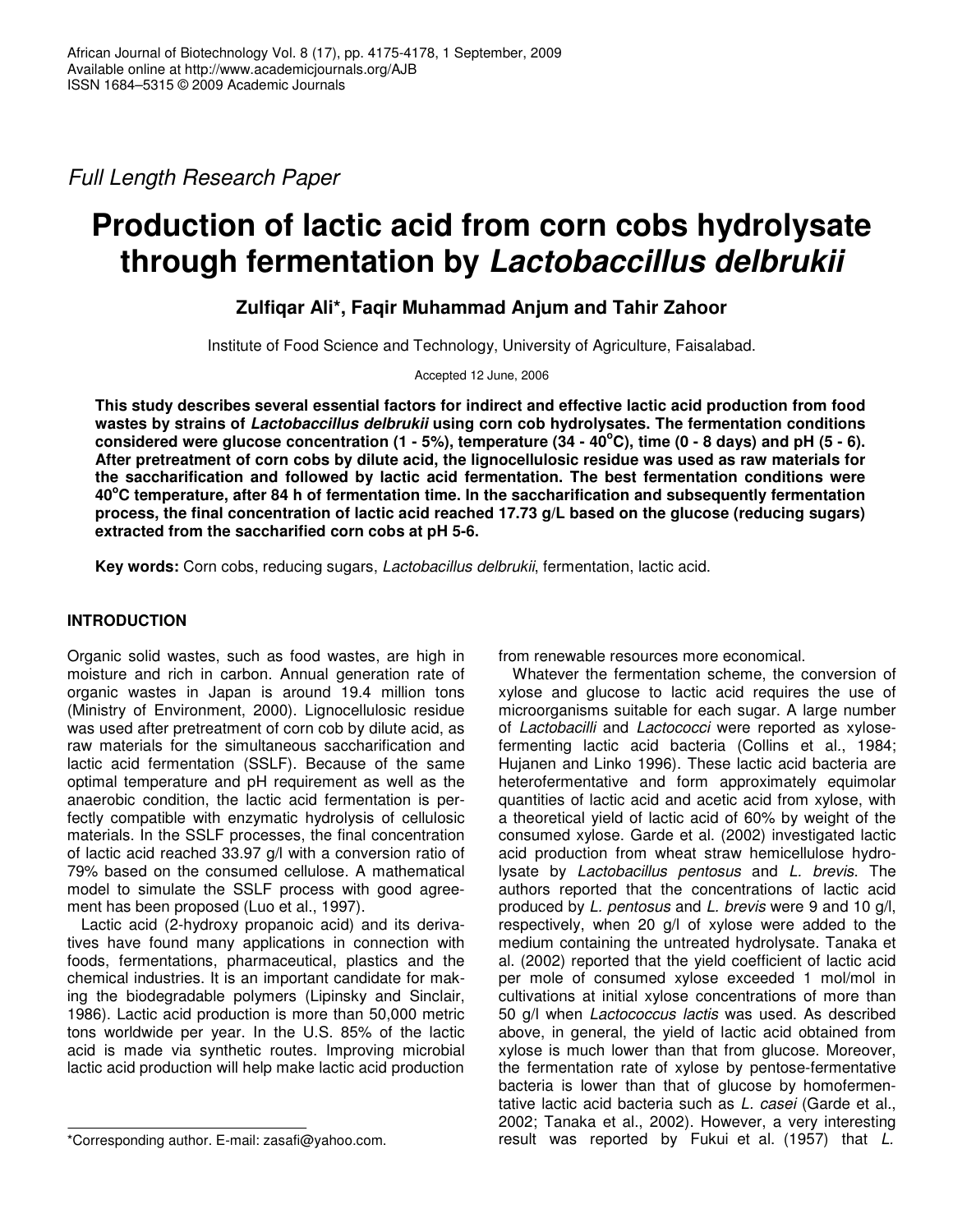*thermophilus* produced lactic acid from xylose in a yield of 78% by weight of consumed xylose. They also showed that 93% of the consumed xylose was converted to lactic acid when intact cells of *L. thermophilus* were used.

In this study, we characterized the chemical composition of several food waste samples to evaluate their suitability as raw materials for lactic acid production. To achieve more rapid and cost-effective L(+)-lactic acid production from food wastes, we attempted direct fermentation using one of the *Lactobaccillus delbruekii* strains. We also examined the influence of initial pH, culture pH and minerals on productivity by this strain using starch as a model substrate.

## **MATERIAL AND METHODS**

#### **Raw materials**

The corn cobs (red and white) were collected as a substrate for the production of lactic acid from Rafhan Maize Products (PVT) Ltd., Faisalabad. The samples were crushed with the help of grinder to small size and were passed through sieves of 2, 1 and 0.5 mm in order to get particle size of 2-1 mm, 1-0.5 mm and 0.5 mm. The chemicals used in the study were  $(NH<sub>4</sub>)<sub>2</sub>HPO<sub>5</sub>$ , acetonitrile,  $H<sub>3</sub>PO<sub>4</sub>$ and distilled water (HPLC-grade) from Sigma Chemical Co., St. Louis, MO, USA. The strains of *Lactobacillus delbrueckii* IFST-1 were obtained from the Microbiology and Biotechnology laboratory of Institute of Food Science and Technology, University of Agriculture, Faisalabad for the production of lactic acid through fermentation.

The samples of corn cob were analyzed for moisture, ash, crude protein, crude fat, crude fiber and nitrogen free extract (NFE), cellulose, hemicellulose and lignin according to methods described in AACC (2000).

### **Hydrolysis**

Six flasks (200 ml) were taken containing corn cob sample (1-10 g) in each. Different concentrations of sulphuric acid (5, 10 and 15%) were added. The flasks were closed tightly with cotton plugs and placed in an autoclave (SANYO MLS-3780) at different temperatures for different intervals of time. After hydrolysis the contents of hydrolysate were filtered through Whattman filter paper No.1. Then contents after filtration were neutralized with NaOH to bring the pH to 7 as outlined by Wang (2003).

#### **Standardization of glucose in the corn cob hydrolysate**

After the completion of hydrolysis, the glucose contents were standardized by concentrating the solution through evaporation process. Different glucose concentrations (1-5%) were prepared and were used in the fermentation.

#### **Fermentation**

Fermentation of corn cob hydrolysate under optimum conditions of temperature (34, 35, 36, 37, 38, 39 and 40ºC) pH (5 - 6), time (0 - 8 days), glucose concentration (1 - 5%) and strain composition was carried out for the production of lactic acid (Table 1). The fermentation media consists of 10 g peptone, 10 g Lab-Lemo meat extract, 5 g yeast extract, 1 g Tween 80, 2 g dipotassium hydrogen phos**Table 1.** Fermentation conditions.

| Temperature (°C)  | 34, 35, 36, 37, 38, 39, 40 |
|-------------------|----------------------------|
| Time (days)       | 2, 3, 4, 5, 6, 7, 8        |
| pН                | 5.6                        |
| Glucose conc. (%) | 1. 2. 3. 4. 5              |

phate, 5 g sodium acetate, 2 g triammonium citrate, 0.2 g MgSO<sub>4</sub>.7H<sub>2</sub>O and 0.5 g MnSO<sub>4</sub>.4H<sub>2</sub>O. The corn cob sample was added as required.

#### **Analysis of lactic acid by HPLC**

The contents of lactic acid were analyzed by the High Pressure Liquid Chromatography (HPLC) technique by following the procedure described by Bevilacqua and Califano (1989).

#### **Statistical analysis**

The data obtained for each parameter was subjected to statistical analysis to determine the level of significance by following the methods described by Steel et al. (1997).

# **RESULTS AND DISCUSSION**

The lactic acid was produced from the hydrolysate containing glucose with the different substrate, glucose, pH and temperature. The corn cobs were utilized as substrate and *L. delbruekii* was used as fermentatitive organism for lactic acid production. The data containing different parameters like pH, glucose and lactic acid was analyzed statistically and discussed here. The lactic acid production relative to glucose concentration and temperature by are given in the Table 2. The effect of glucose concentration on lactic acid production was significant. While the temperature also exhibited exceptional effects on the lactic acid production. 4% glucose concentration at 5°C showed highest lactic acid recovery (13.19 g/L). The effects of glucose concentration and time on lactic acid production are shown in the Table 3. The most effective treatment was at 84 h that gave lactic acid recovery (25.62 g/L). The outcome from the present research is similar to that of Kim et al. (2003) who demonstrated the conversion of food wastes into lactic acid by simultaneous saccharification and fermentation. Their process involves saccharification of the starch component in food wastes by a commercial amylolytic enzyme preparation (a mixture of amyloglucosidase, alpha-amylase, and protease) and fermentation by *L. delbrueckii*. The highest observed overall yield of lactic acid in the SSF was 91% of theoretical. Lactic acid concentration as high as 80 g/L was attainable in 48 h of the SSF. The optimum operating conditions for the maximum productivity were found to be 42°C and pH 6.0. Without supplementation of nitrogencontaining nutrients, the lactic acid yield in the SSF decreased to 60%. The overall performance of the SSF, however, was not significantly affected by the elimination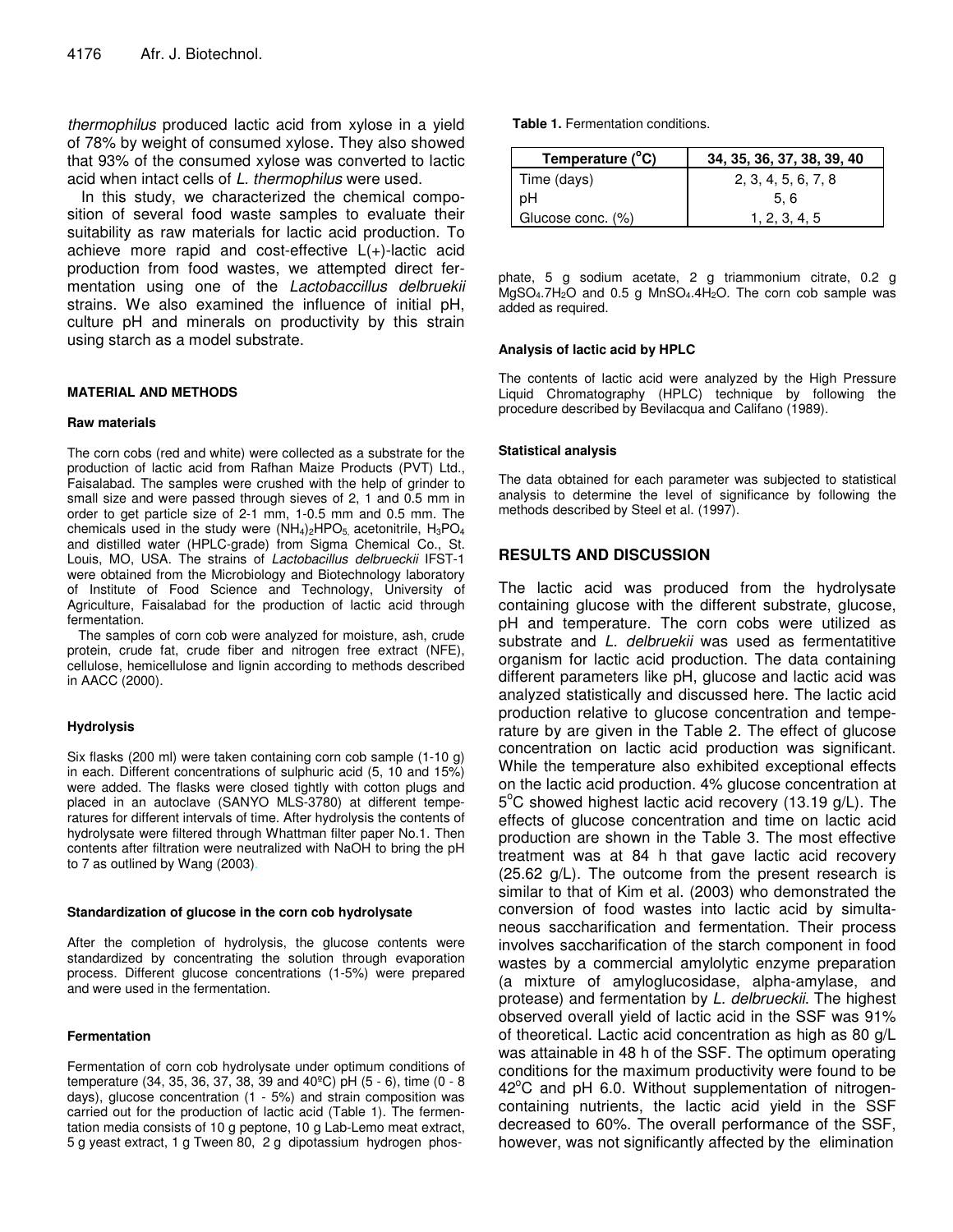| Glucose (%)    | Temperature (°C)  |       |       |       |       |       |       |
|----------------|-------------------|-------|-------|-------|-------|-------|-------|
|                | 34                | 35    | 36    | 37    | 38    | 39    | 40    |
|                | 4.46 <sup>a</sup> | 4.93  | 4.79  | 4.75  | 4.11  | 5.33  | 5.03  |
| $\overline{c}$ | 8.23              | 9.61  | 9.53  | 9.03  | 9.56  | 10.73 | 9.50  |
| 3              | 9.76              | 10.50 | 12.08 | 9.32  | 10.44 | 9.79  | 10.74 |
| 4              | 13.12             | 13.19 | 12.01 | 12.11 | 13.82 | 12.77 | 14.74 |
| 5              | 12.64             | 10.94 | 11.23 | 8.94  | 10.14 | 11.73 | 12.11 |

**Table 2.** Mean values for interactive effect of standardized glucose concentration and temperature on lactic acid production (g/l) from corn cob white and corn cob red for 84 h.

<sup>a</sup>Lactic acid concentration (g/l).

**Table 3.** Mean values for interactive effect of standardized glucose concentration and time on lactic acid production (g/l) from corn cob white and corn cob red at 39°C.

| Time (h) | Glucose (%)       |       |       |       |       |  |  |
|----------|-------------------|-------|-------|-------|-------|--|--|
|          |                   | 2     | 3     | 4     | 5     |  |  |
| 0        | 1.30 <sup>a</sup> | 2.14  | 1.45  | 2.57  | 2.04  |  |  |
| 12       | 2.26              | 3.24  | 3.26  | 3.92  | 3.38  |  |  |
| 24       | 3.18              | 5.25  | 7.34  | 6.37  | 7.53  |  |  |
| 36       | 4.12              | 7.07  | 9.03  | 10.20 | 8.05  |  |  |
| 48       | 4.85              | 10.00 | 10.83 | 12.28 | 10.92 |  |  |
| 60       | 5.58              | 12.12 | 12.61 | 15.65 | 13.60 |  |  |
| 72       | 6.94              | 13.65 | 14.77 | 18.28 | 15.88 |  |  |
| 84       | 7.91              | 16.55 | 18.06 | 25.62 | 20.52 |  |  |
| 96       | 6.85              | 15.09 | 16.05 | 23.09 | 18.06 |  |  |

<sup>a</sup>Lactic acid concentration (g/l).

**Table 4.** Mean values for interactive effect of temperature and time on lactic acid production (g/l) from corn cob white and corn cob red using 4% glucose.

| Time (h) | Temperature $(^{\circ}C)$ |       |       |       |       |       |       |
|----------|---------------------------|-------|-------|-------|-------|-------|-------|
|          | 34                        | 35    | 36    | 37    | 38    | 39    | 40    |
| 0        | 1.29 <sup>a</sup>         | 1.69  | 1.56  | 1.58  | 2.11  | 2.50  | 2.59  |
| 12       | 2.23                      | 2.99  | 4.08  | 2.38  | 3.07  | 3.63  | 4.08  |
| 24       | 8.52                      | 5.69  | 6.60  | 4.05  | 5.44  | 5.44  | 5.80  |
| 36       | 7.99                      | 8.17  | 8.31  | 5.86  | 7.84  | 7.24  | 8.44  |
| 48       | 9.96                      | 10.27 | 10.15 | 7.96  | 10.24 | 9.78  | 10.07 |
| 60       | 11.54                     | 12.29 | 12.38 | 10.76 | 11.92 | 12.43 | 4.61  |
| 72       | 13.45                     | 14.24 | 13.86 | 13.29 | 14.47 | 14.47 | 4.12  |
| 84       | 17.23                     | 17.23 | 17.12 | 17.49 | 17.32 | 18.44 | 3.32  |
| 96       | 14.59                     | 15.92 | 15.32 | 16.13 | 15.15 | 16.73 | 3.75  |

<sup>a</sup>Lactic acid concentration (g/l).

of mineral supplements.

The end product of time and temperature are presented in Table 4. 39 $^{\circ}$ C at 84 h gave the maximum yield for lactic acid production (18.44 g/L). The results are in conformity with Yanez et al. (2003) who produced D(-)-Lactic acid

from cellulose by simultaneous saccharification and fermentation (SSF) in media containing cellulolytic enzymes and *Lactobacillus coryniformis* subsp. *torquens* ATCC 25600 at 39 $^{\circ}$ C and pH 5.4, though no L(+)-lactic acid was found in the medium.